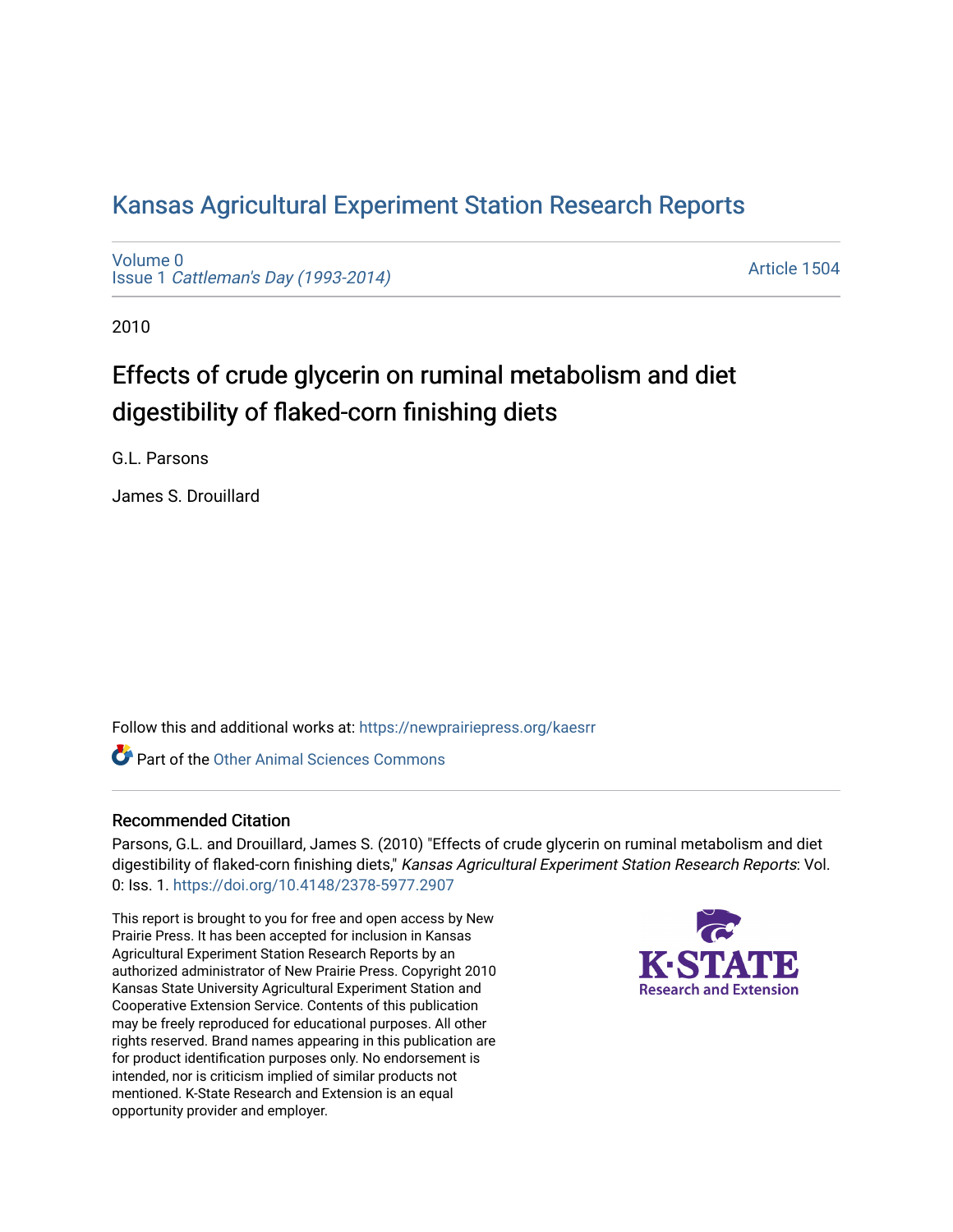# Effects of crude glycerin on ruminal metabolism and diet digestibility of flakedcorn finishing diets

## Abstract

Expansion of the biodiesel industry has increased supplies of crude glycerin available for livestock feeding. Catalyzed reactions between methanol and triglycerides from vegetable oils, such as soybean oil, yield biodiesel and a coproduct, crude glycerin. Approximately 10% of the weight of soybean oil used to produce biodiesel becomes glycerin. Limited work has been conducted to understand metabolism of glycerin in ruminant livestock. In previous studies at Kansas State University, feeding crude glycerin at 8% or less of the diet improved cattle performance. Subsequent laboratory experiments indicated that low levels of glycerin may improve ruminal fermentation. This study was conducted to determine whether adding low levels of glycerin to feedlot diets could affect diet digestibility.

### Keywords

Cattlemen's Day, 2010; Kansas Agricultural Experiment Station contribution; no. 10-170-S; Report of progress (Kansas State University. Agricultural Experiment Station and Cooperative Extension Service); 1029; Beef Cattle Research, 2010 is known as Cattlemen's Day, 2010; Beef; Crude glycerin; Metabolism; Digestibility; Flaked-Corn

### Creative Commons License



This work is licensed under a [Creative Commons Attribution 4.0 License](https://creativecommons.org/licenses/by/4.0/).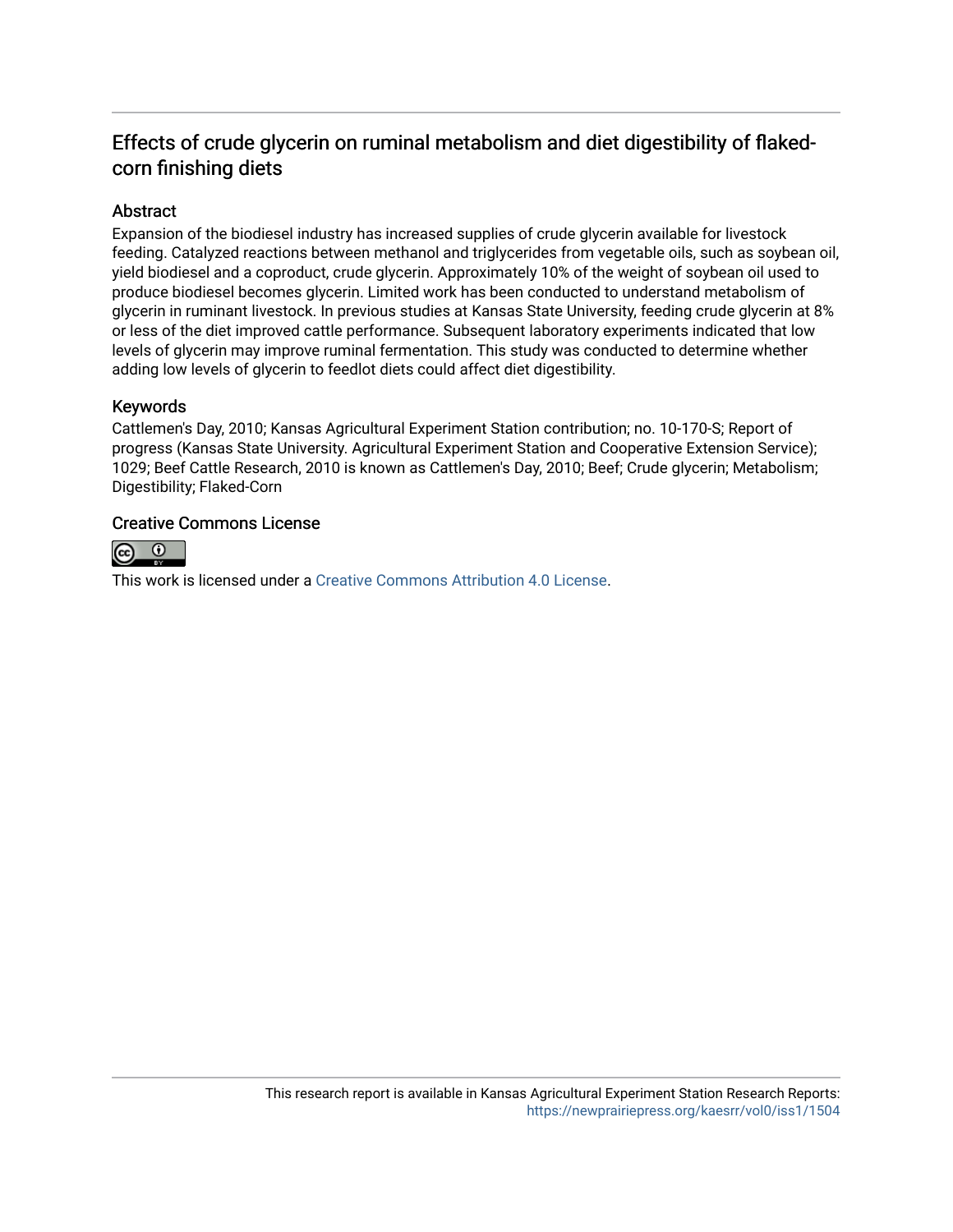# Effects of Crude Glycerin on Ruminal Metabolism and Diet Digestibility of Flaked-Corn Finishing Diets

# *G.L. Parsons and J.S. Drouillard*

## Introduction

Expansion of the biodiesel industry has increased supplies of crude glycerin available for livestock feeding. Catalyzed reactions between methanol and triglycerides from vegetable oils, such as soybean oil, yield biodiesel and a coproduct, crude glycerin. Approximately 10% of the weight of soybean oil used to produce biodiesel becomes glycerin. Limited work has been conducted to understand metabolism of glycerin in ruminant livestock. In previous studies at Kansas State University, feeding crude glycerin at 8% or less of the diet improved cattle performance. Subsequent laboratory experiments indicated that low levels of glycerin may improve ruminal fermentation. This study was conducted to determine whether adding low levels of glycerin to feedlot diets could affect diet digestibility.

# Experimental Procedures

Crossbred steers ( $n = 9$ ; 1,373  $\pm$  176 lb) fitted with ruminal cannulae were used to conduct a replicated, complete block experiment with three treatments and nine observations per treatment. Treatments consisted of steam-flaked corn diets containing 0%, 2%, and 4% crude glycerin (dry matter basis). Steers had ad libitum access to finishing diets fed once daily. Diets contained 6% alfalfa hay and provided 14% crude protein, 0.7% calcium, and 0.7% potassium (Table 1). Periods consisted of a 10-day acclimation phase followed by a 3-day collection phase. Chromic oxide  $(10 \text{ g/day})$  was used as an indigestible marker to estimate total fecal output and was dosed intraruminally prior to feeding each day beginning 7 days before the sampling phase. Starting on day 11 of each period, ruminal digesta were collected throughout a 3-day collection phase. Collection times were: day 1 at 0, 6, 12, 18 and 24 hours postfeeding; day 2 at 2, 8, 14, and 20 hours postfeeding; and day 3 at 4, 10, 16 and 22 hours postfeeding. Digesta were removed from the rumen via the ruminal cannulae and strained through eight layers of cheesecloth. Ruminal fluid was analyzed for volatile fatty acid profiles, pH, and ammonia concentration. Apparent total tract digestibilities were calculated for various nutrients.

# Results and Discussion

Dry matter intake was similar among treatments (Table 2). Fecal output was 2.7, 2.8, and 2.8 lb/day when glycerin was fed at 0%, 2%, and 4%, respectively (P>0.74). Apparent total tract digestibilities of dry matter, organic matter, starch, crude protein, and crude fat were similar for cattle fed different levels of crude glycerin (P>0.51). Apparent total tract digestibilities of neutral detergent fiber were 60%, 52%, and 48% for cattle fed 0%, 2%, and 4% glycerin, respectively (linear effect, P<0.01; Table 2). No treatment-by-time interactions were observed for ruminal parameters (Table 3; P>0.27). Feeding glycerin linearly increased ruminal pH from 5.61 in control steers to 5.67 and 5.73 when glycerin was added at 2% and 4%, respectively (P<0.06; Figure 1). Butyr-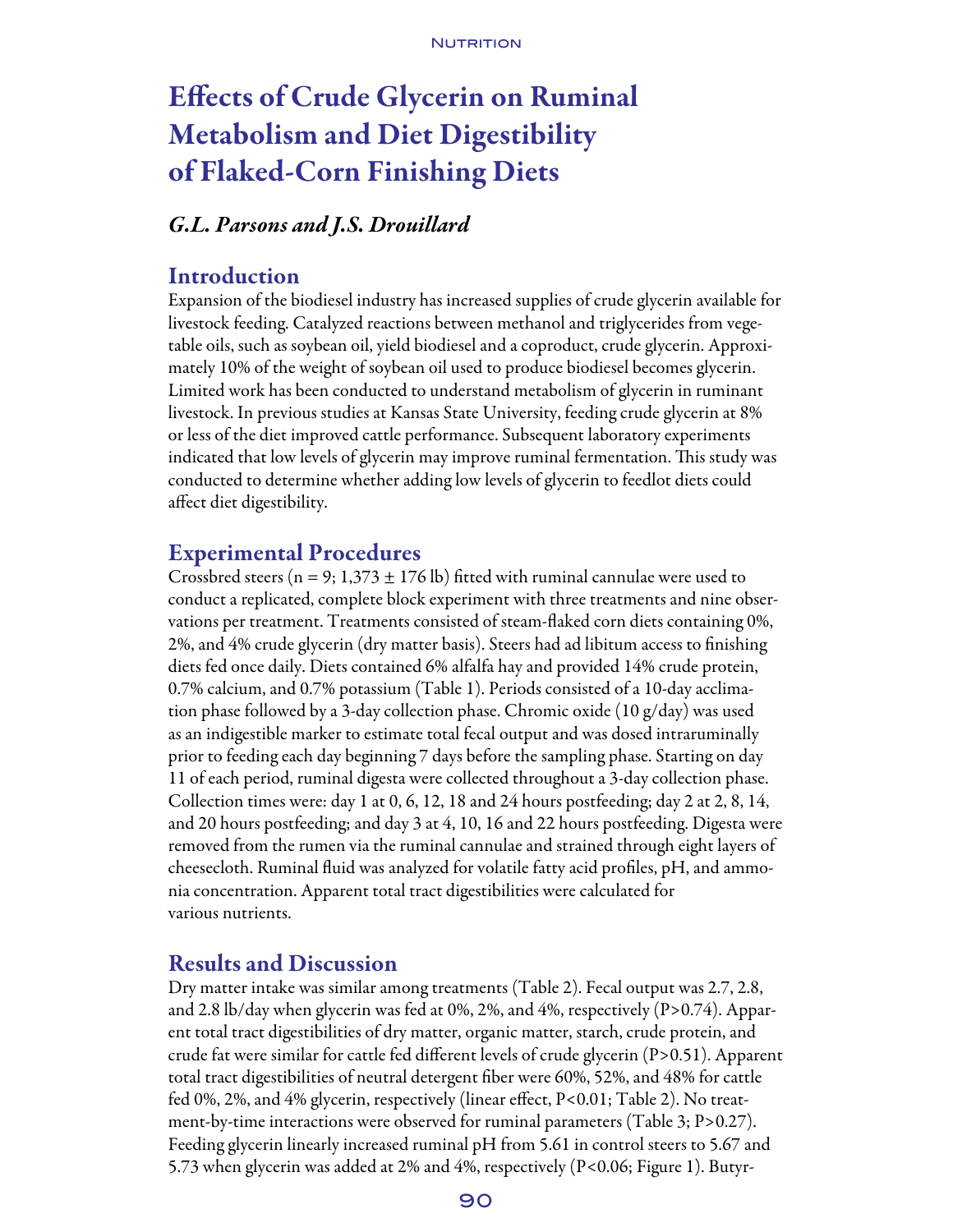#### **NUTRITION**

ate and valerate concentrations decreased as crude glycerin increased in the diet (linear effect; P<0.03), and acetate concentrations also decreased with increasing glycerin concentrations (linear effect;  $P=0.06$ ). When fed at low levels in finishing diets, glycerin appears to alter fiber digestion but has little impact on other diet components.

# Implications

Glycerin can be feed to finishing cattle without significantly altering digestibilities of most nutrients. However, changes that occur in volatile fatty acid profiles may relate to changes in fiber digestion.

|                                       | Crude glycerin, % |      |      |  |  |
|---------------------------------------|-------------------|------|------|--|--|
| Ingredient, %                         | $\Omega$          | 2    | 4    |  |  |
| Steam-flaked corn                     | 82.6              | 80.2 | 77.8 |  |  |
| Corn steep liquor                     | 5.7               | 5.7  | 5.7  |  |  |
| Alfalfa hay                           | 5.9               | 5.9  | 5.9  |  |  |
| Soy-based crude glycerin <sup>1</sup> | 0.0               | 2.0  | 4.0  |  |  |
| Soybean meal                          | 0.37              | 0.80 | 1.20 |  |  |
| Limestone                             | 1.45              | 1.45 | 1.45 |  |  |
| Urea                                  | 1.15              | 1.14 | 1.14 |  |  |
| Salt                                  | 0.28              | 0.29 | 0.28 |  |  |
| Mineral premix <sup>2</sup>           | 0.35              | 0.34 | 0.34 |  |  |
| Feed additive premix <sup>3</sup>     | 2.2               | 2.2  | 2.2  |  |  |

#### Table 1. Composition of experimental diets (dry matter basis)

<sup>1</sup>Methanol content of glycerin was <0.01%.

2Formulated to provide 0.1 ppm cobalt; 10 ppm copper; 0.6 ppm iodine; 60 ppm manganese; 0.25 ppm selenium; 60 ppm zinc; 1,200 IU/lb vitamin A; and 10 IU/lb vitamin E.

<sup>3</sup>Feed additive premix was formulated to provide 300 mg monensin and 90 mg tylosin daily in a ground corn carrier.

|                                | Crude glycerin, % |      |                |            | P-value |           |
|--------------------------------|-------------------|------|----------------|------------|---------|-----------|
| Item                           | $\theta$          | 2    | $\overline{4}$ | <b>SEM</b> | Linear  | Quadratic |
| Feed intake, lb/day            | 17.7              | 17.5 | 17.7           | 0.86       | 0.99    | 0.76      |
| Fecal output, lb/day           | 2.7               | 2.8  | 2.8            | 0.37       | 0.51    | 0.76      |
| Apparent total tract digestion |                   |      |                |            |         |           |
| Dry matter, %                  | 84.9              | 84.1 | 84.2           | 1.3        | 0.57    | 0.69      |
| Organic matter, %              | 87.6              | 87.0 | 86.7           | 1.0        | 0.51    | 0.96      |
| Neutral detergent fiber, %     | 60.4              | 51.8 | 48.1           | 3.6        | < 0.01  | 0.47      |
| Starch, %                      | 99.6              | 99.7 | 99.6           | 0.11       | 0.93    | 0.44      |
| Crude protein, %               | 78.8              | 80.3 | 79.0           | 1.5        | 0.90    | 0.34      |
| Crude fat, %                   | 90.9              | 91.6 | 90.4           | 1.3        | 0.81    | 0.27      |

Table 2. Apparent total tract digestibility of diets containing 0%, 2%, or 4% crude glycerin